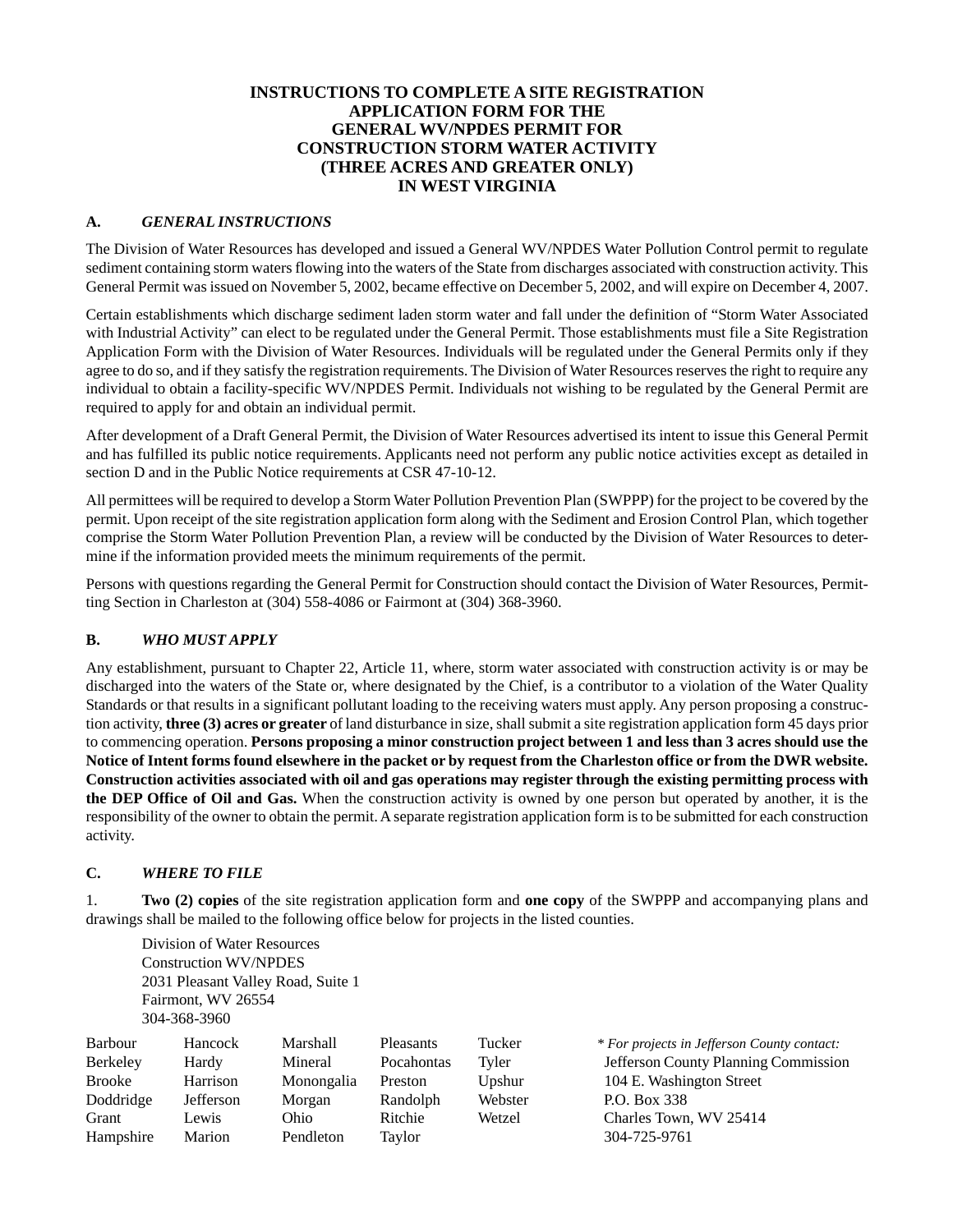**One copy** of the site registration application form and **one copy** of the SWPPP and accompanying plans and drawings along with the **applicable fee** for project in the listed counties shall be mailed to:

**DIVISION OF WATER RESOURCES PERMITTING SECTION 1201 GREENBRIER STREET CHARLESTON, WV 25311-1088**

2. For projects not listed above, **Two (2) copies** of the site registration application form and **one copy** of the SWPPP and accompanying plans and drawings along with the **applicable fee** shall be mailed to:

**DIVISION OF WATER RESOURCES PERMITTING SECTION 1201 GREENBRIER STREET CHARLESTON, WV 25311-1088**

**3.** For construction activities associated with oil and gas operations contact:

**WV DEP OFFICE OF OIL AND GAS 1356 HANSFORD STREET CHARLESTON, WV 25301 Telephone number 304-558-6075**

#### **D.** *WHEN TO FILE*

The application for construction activities requiring coverage must be submitted at least forty-five (45) days prior to starting the project, except as follows.

In the following scenarios, applications must be submitted at least 90 days prior to start of construction in order to allow time for the public notice procedure:

- Projects with 3 acres or greater disturbance that discharge to or upstream of Tier 2.5 or Tier 3 waters,
- or the project will disturb 100 or more acres,
- or the project will have an initial grading construction phase of 1 year or greater,

#### **E.** *FEES*

Prior to filing the application, you may wish to obtain a copy of the Legislative Rules of the Division of Environmental Protection, Title 47, Series 26, Water Pollution Control Permit Fee Schedules, effective April 13, 1992. A copy of these Rules is available from the Secretary of State's Office, State Capitol Building, Charleston, WV 25305.

To help the applicant, the application fees have been calculated by acreage in each precipitation zone in West Virginia. The following table lists by zone the application fee required for acres of disturbed area. Refer to the Precipitation Zone Map on the next page to determine which zone the project is located. Runoff for construction shall be determined based on the total acreage to be disturbed during the entire project. Subdivisions must include all disturbances, including 1/4 of an acre for each lot.

#### **PERMIT APPLICATION FEES BY PRECIPITATION ZONE**

| ZONE <sub>1</sub>                                                                     |                                                     | ZONE <sub>2</sub>                                                                       |                                                     |
|---------------------------------------------------------------------------------------|-----------------------------------------------------|-----------------------------------------------------------------------------------------|-----------------------------------------------------|
| $3-3.9$ Acres<br>$4-38.9$ Acres<br>39-76.9 Acres<br>77 Acres or more                  | $= $700$<br>$=$ \$ 1170<br>$= $1400$<br>$=$ \$ 1750 | $3-4.9$ Acres<br>5-43.9 Acres<br>44-87.9 Acres<br>88 Acres or more                      | $= $700$<br>$=$ \$ 1170<br>$=$ \$ 1400<br>$= $1750$ |
| ZONE <sub>3</sub><br>3.9 Acres<br>$4-31.9$ Acres<br>32-63.9 Acres<br>64 Acres or more | $= $700$<br>$=$ \$ 1170<br>$= $1400$<br>$= $1750$   | ZONE <sub>4</sub><br>$3-4.9$ Acres<br>5-45.9 Acres<br>46-90.9 Acres<br>91 Acres or more | $= $700$<br>$= $1170$<br>$=$ \$ 1400<br>$=$ \$ 1750 |

**SEND APPLICATION FEES TO THE ENGINEERING BRANCH AT 1201 GREENBRIER ST. CHARLESTON, WV 25311-1088** These application fees have been prepared using the NPDES Fee structure to simplify the application submittal process. Direct questions to:

> WV DEP - Division of Water Resources, Engineering Branch 1201 Greenbrier Street Charleston, WV 25311-1088 Phone: (304) 558-4086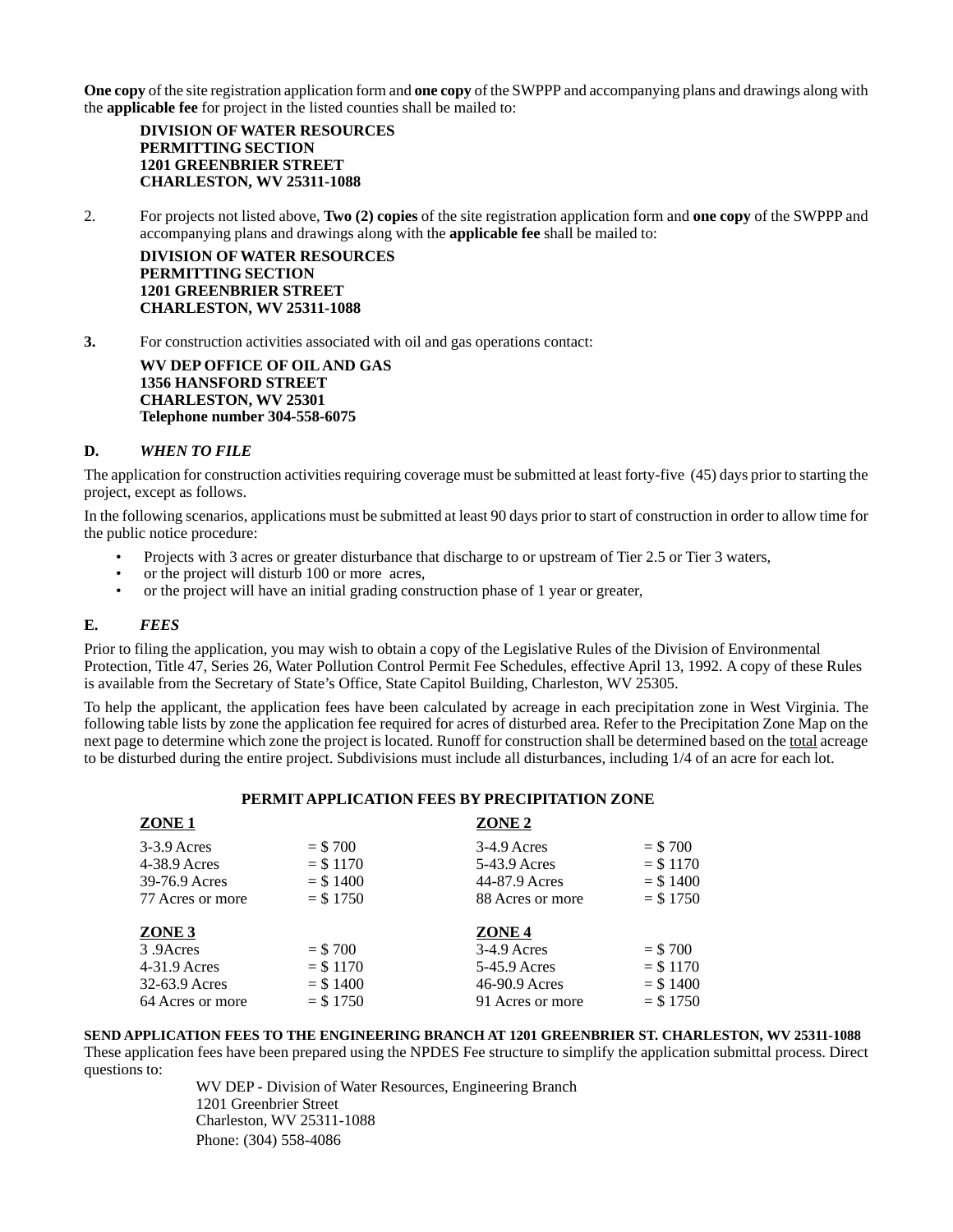## **LINE BY LINE INSTRUCTIONS FOR COMPLETING THE SITE REGISTRATION APPLICATION FORM**

## **1.** *PROJECT NAME*

The project name is the official name such as "River City Parking Garage Site Preparation Project", "Jones' House Site Preparation".

# **2.** *APPLICANT/ OPERATORSNAME*

The corporation, company or governmental entity (owner) with day-to-day oversight of the project and who is supplying the capital to finance the project. The owner is responsible for obtaining and complying with the permit. An operator of a construction site is the person (or persons) responsible for obtaining coverage under an NPDES storm water permit for construction activity, and complying with the permit requirements. An operator is the person or persons that meet either of the following criteria:

Has operational control of construction project plans and specifications, including the ability to make modifications to those plans and specifications; or

\* Has day-to-day operational control of those activities at a project which are necessary to ensure compliance with a storm water pollution prevention plan (SWPPP) for the site or other permit conditions (e.g., they are authorized to direct workers at a site to carry out activities required by the SWPPP or comply with other permit conditions).

*ADDRESS* — The address of the APPLICANT, OFFICIALS NAME, AND COMPANY TITLE (typed or printed).

*TELEPHONE* — The number where the DEVELOPER can be reached. This person should be familiar with project, if not, give name of a knowledgeable person.

## **3.** *OPERATOR OR CONTRACTOR*

The person/firm that will be doing the earthmoving and also has day-to-day control over operations. The operator can be the same as the developer, but often the contractor is a different firm. If the contractor is unknown at time of application, the developer is required to provide this information after awarding the contract.

# **4.** *PREPARER'S NAME*

The person/firm that has generated the Storm Water Pollution Prevention Plan (SWPPP). This is normally an engineering firm or architectural firm. Include the name of the individual who prepared the Pollution Prevention Plan.

# **5.** *TOTAL ACREAGE TO BE DISTURBED, RAINFALL ZONE AND FEE*

Include ALL areas (offsite borrow areas, offsite waste sites, access roads, house sites, utility installation and all other earth disturbances related to the central project) that will be disturbed during the life of the project. For subdivisions use 1/4 acre per lot, unless the lots are less than 1/4 then assume the entire lot will be disturbed. Provide the rainfall zone in which the development occurs and the fee submitted.

#### **6.** *LATITUDE — LONGITUDE*

Locate accurately the center of the construction site on a United States Geologic Survey 7.5 minute topographic map. For precision, latitude and longitude should be given to the nearest seconds. (Example: latitude 38 57' 30", longitude 78 48' 45"). The local Natural Resources Conservation Service office may help if needed.

## **7.** *NEAREST TOWN* and *COUNTY* self-explanatory

*COUNTY ROUTE* The official Division of Highways (DOH) designation. May be found on a road sign at the nearest intersection, on the DOH county road map, or check with county maintenance garage.

# **8.** *NAME OF RECEIVING STREAM*

Provide the official name from a USGS topographic map of all streams that will receive a storm water discharge. If the discharge is not into a named stream, report the stream as an unnamed tributary of the first named stream that it flows into. (Example: Unnamed tributary (UT) of Laurel Run or UT of Laurel Run of the Pecos River).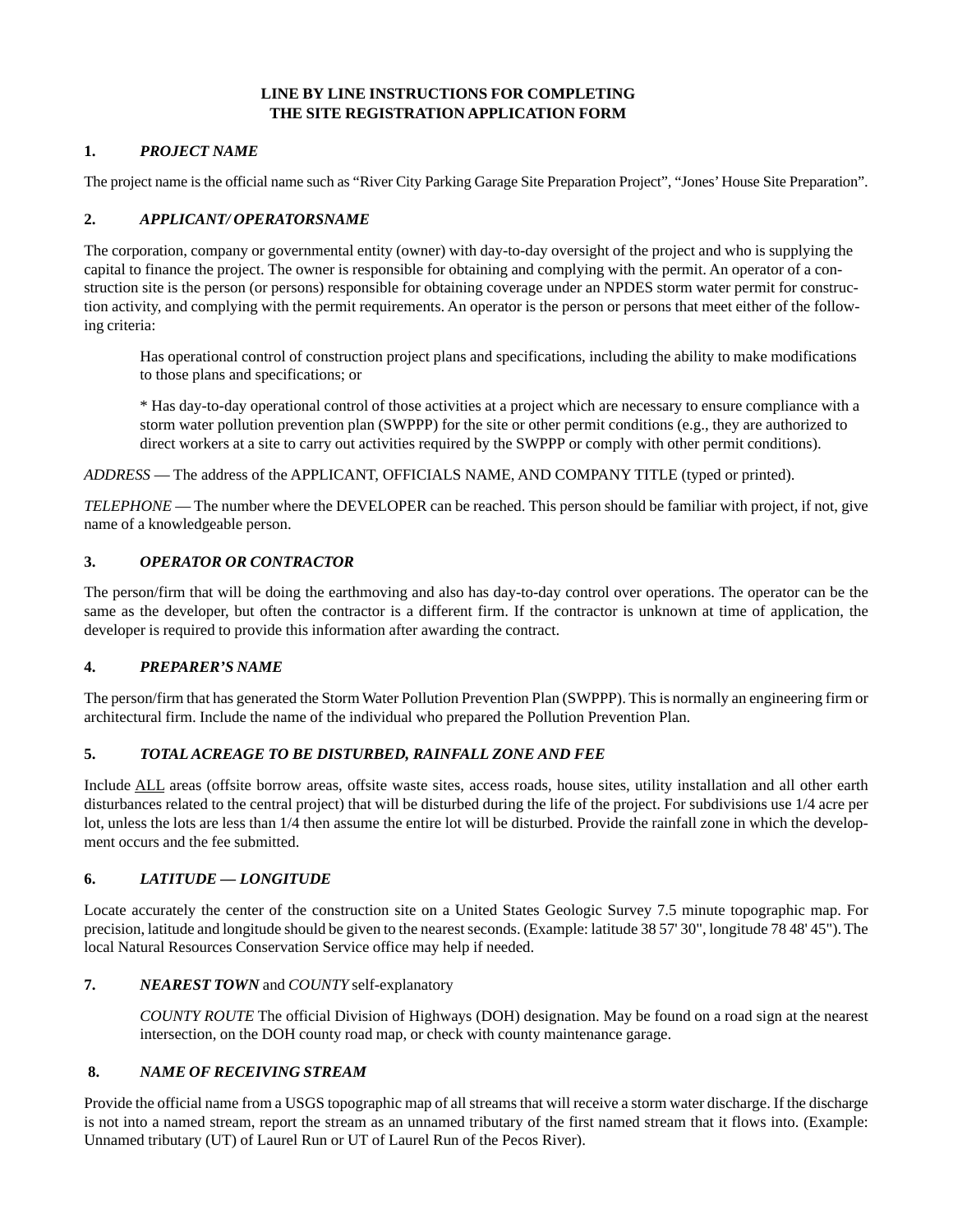In urban areas the discharge may be to a municipal storm sewer. Identify the operator of the storm sewer system, such as "River City" and the ultimate receiving water, i.e. the Flowing River.

# **9.** *STATEMENT OF RIGHT-TO-ENTER (if necessary)*

The state cannot authorize through the issuance of this permit a discharge onto another persons property. If the discharge point is not directly into a stream the developer must make a statement that they have permission from the adjacent property owner(s) to discharge storm waters onto that property prior to entering a stream. This permission must be through a legal and binding agreement with the adjacent property owner(s), including the Department of Transportation, Division of Highways. Permission must be in the form of recorded deeds, right-of-ways, leases, options, real estate contracts or easements.

Attach a statement identifying the source of your right-to-enter in and upon the real property adjacent to the receiving stream to install, construct or discharge the proposed point source.

## **10.** *BRIEF DESCRIPTION OF THE PROJECT*

Provide a description of the nature of the construction activity. Furnish an estimate of the cubic yards of material to be excavated, a soils report and the quality of any known discharge from the site. Include an estimate of excess excavation, if any, and the amount of any possible borrow. Off-site waste and borrow sites are considered part of the permitted site.

## **11.** *PROPOSED CONSTRUCTION SCHEDULE*

Provide an estimated startup date, completion date (or contract duration) and a relative time line of the primary construction activities. These major activities include clearing, grubbing, rough site grade, final grade, temporary and permanent sediment control practices, seeding and mulching, removal of sediment control devices, etc.

# **12.** *CERTIFICATION OF COMPLIANCE WITH APPLICABLE LOCAL LAWS*

Several counties and municipalities in the state have subdivision and storm water management laws or regulations that must be followed in order to be in compliance with this general permit. The application for this permit does not relieve the developer from his or her duty to obtain the proper permits required by these local or state jurisdictions. Certification of Compliance must be attached to this application. This can be in the form of a copy of the local permit, a letter stating that local permitting authorities have been contacted or a letter from the authorities stating that no permits are required or that the permitting process has been initiated. Failure to comply with this provision may delay the permit or cause it to be denied.

# **13.** *USGS TOPOGRAPHIC MAP*

A copy of the part of the topographic map where the site is located must accompany the permit application. The minimum information required on each map will be the name of the map, the boundary of the site, a north arrow and the location of the storm water discharge point(s). (See Number 6).

#### **14.** *DETAILED SITE MAP OF TEMPORARY SEDIMENT CONTROLS*

A site map is required and at a minimum contains the following information:

- a. The location of all sediment control devices.
- b. Size and type of existing and proposed structures, paved areas and vegetated areas.
- c. Contour with a maximum interval of five feet.
- d. Show existing grade and proposed cuts and fills and final grade in several cross sections.
- e. Final storm water management facilities and flow paths.
- f. Property boundaries and easements.
- g. Separate site plans of all non-contiguous borrow and waste sites.
- h. Location of borrow and waste site access roads.
- i. The scale should be at least 100 feet to the inch.
- j. Legend.
- k. Detailed drawings for all sediment control devices such as silt fence installation, stabilized construction entrance, ditch checks, stream crossings, etc.
- l. Design criteria and drawings of sediment control structures such as basins, ponds, culverts, ditches, traps, etc. Be sure to include elevations of outlet and inlets structures.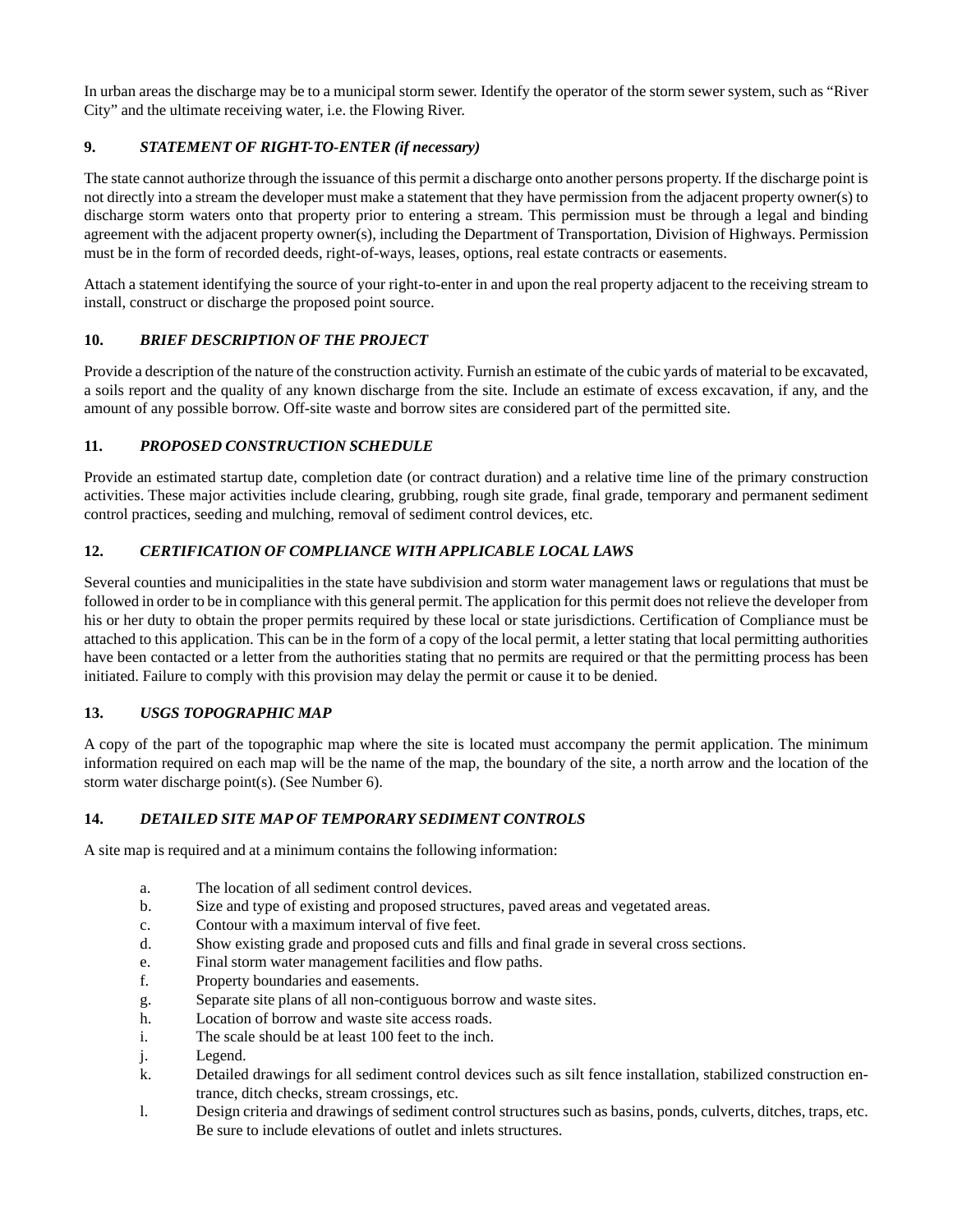## **15.** *NARRATIVE DESCRIPTION OF SEDIMENT AND EROSION CONTROL PRACTICES AND SEQUENCE OF EVENTS*

The sediment and erosion controls for construction activities in this permit have five goals: (1) limiting the amount of total disturbance, (2) diverting upslope water around disturbed areas of the site, (3) limiting the exposure of disturbed areas to the shortest duration possible, (4) controlling (or mastering) internal water and runoff, and (5) removing sediment from storm water before it leaves the site. The sequence of events describes the timing and manner of installation of the erosion and sediment control.

# **A***. SEQUENCE OF EVENTS*

One of the fundamental parts of the Storm Water Pollution Prevention Plan is the sequence of events. The sequence of events directs the timing of the installation of each sediment and erosion control practice within the framework of the construction project. Construction jobs usually fall into segments defined by time and space. The first operation is clearing and grubbing and/ or stripping of topsoil. The sequence of events directs the contractor to concurrently install the first sediment control devices. Other critical events are; reaching final grade **and** seeding and mulching within seven days, ditchline stabilization and outlet protection, interim sediment control such as ditch checks, sediment traps (basins) and temporary diversions, temporary seeding, and directing runoff away from fill slopes in non-erodible waterways, pipes or underdrains.

A basic sequence of events for Erosion and Sediment Control and Storm Water Management includes a plan and time schedule for: clearing and grubbing, installation of temporary storm water control, installation of temporary sediment control structures, seeding and mulching schedules, installation of permanent erosion control, installation of permanent storm water control, inspection schedules, maintenance schedules, and removal of temporary erosion and sediment control structures.

Subdivisions need to adhere to a strict sequence. At many subdivisions lack of space limits the installation of properly sized sediment trapping structures. Erosion control (IE. Seeding and mulching) and smaller trapping structures such as ditch checks, small sediment traps, silt fence and check dams may be the only BMPs available for use. Road cuts and fills and ditches must stabilized as soon as possible. A less ambitious road construction schedule by building the project in phases and continuous reclamation will greatly simplify sediment control.

# **B.** *VEGETATIVE CONTROL (Temporary and Permanent)*

The next section of the narrative is a discussion of the vegetative practices that will be utilized during all phases of the project. As always, the initial effort should be to limit the amount of area disturbed by maintaining as much of the original vegetative cover as possible.

Vegetative Practices - A description of interim and permanent stabilization practices, including site-specific scheduling of the implementation of the practices. Site plans should ensure that existing vegetation is preserved where attainable and that disturbed portions of the site are stabilized as soon as possible. Stabilization practices may include: temporary seeding, permanent seeding, mulching, geotextiles, rolled erosion control blankets, sod stabilization, vegetative buffer strips, protection of trees, preservation of mature vegetation, and other appropriate measures. Except as noted below, stabilization measures shall be initiated as soon as practicable in portions of the site where construction activities have temporarily or permanently ceased, but in no case more than 7 days after the construction activity in that portion of the site has temporarily or permanently ceased.

- (a) Where the initiation of stabilization measures by the 7th day after construction activities temporary or permanently ceases is precluded by snow cover, stabilization measures shall be initiated as soon as conditions allow.
- (b) Where construction activity will resume on a portion of the site within 21 days from when activities ceased, (e.g., The total time period that construction activity is temporarily halted is less than 21 days) then stabilization measures do not have to be initiated on that portion of the site by the 7th day after construction activities have temporarily ceased.

The most useful, cost effective and productive erosion control is a vigorous vegetative cover. Keys to vigorous vegetation are good initial soil conditions, moisture, temperature, correct pH, available macro and micronutrients, organic material, mulch and runoff control. Effective sediment control cannot occur without good erosion control. It cannot be stressed enough that the sooner an area is seeded the better. All slopes should be seeded and mulched as soon as final grade is reached.. Mulching with straw or hay contributes some organic material, retains moisture, and moderates temperatures.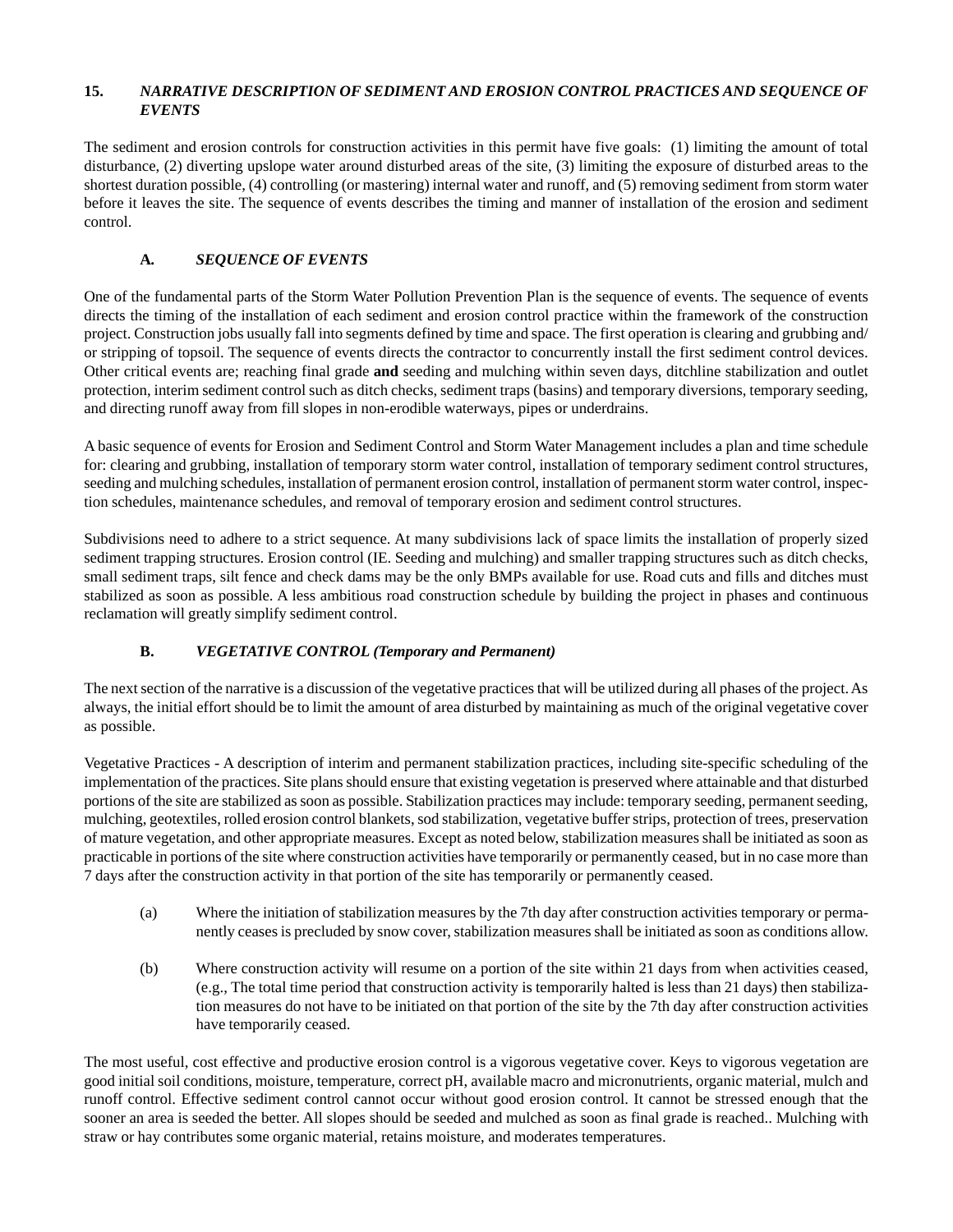The following items should be considered before vegetative practices are applied.

- \*1. Soil test results.
- **\***2. Lime application rates (based on soil test) or a blanket rate of application.
- **\***3. Type of fertilizer (based on soil test) or a broad based fertilizer.
- **\***4. Temporary grass seed mixtures and rate of application.
- **\***5. Permanent grass seed mixtures and rate of application.
- \*6. Seed bed preparation.
- **\***7. Type of mulch.
- **\***8. Mulch rates in tons per acre or pounds per 1000 square feet.
- 9. The seasonal growing period.

#### *\* THESE ITEMS MUST BE INCLUDED IN THE APPLICATION.*

#### **C***. STRUCTURAL CONTROLS*

Prior to excavation, the contractor will need to install the appropriate structural sediment controls. Structural practices are designed to accomplish three goals. The first is to divert water from undisturbed upslope areas around the disturbed area. Second is to reduce flow path lengths and directions. And third, to remove sediment from runoff before it leaves the site. There are several ways of accomplishing sediment removal, including filtering through silt fence or some of the new silt fence replacement products on the market, ditch checks and check dams and by trapping and settling sediment in traps or basins. Structural devices (especially silt fence) must be installed properly and within the strict watershed limitations set forth in these instructions and must be maintained and cleaned out at regular intervals.

#### **All sediment laden water must pass through an appropriate sediment trapping device.**

For locations on a site, which have a drainage area of 5 acres or less, a sediment trap that provides a storage volume equal to 3600 cubic feet per acre of drainage, area shall be installed. Half of the volume of the trap will be in a permanent pool and half will be dry storage. If necessary, diversions will be used to direct runoff to the trapping structure. Sediment traps do not require an engineering design for the outlets. The minimum size for the weir outlet is 4 feet wide and as a rule of thumb the weir should be 2 feet wide plus another 2 feet for every acre of drainage.

For drainage areas of greater than five acres, a sediment basin providing 3600 cubic feet per drainage acre shall be installed. Half of the volume of the basin will be in a permanent pool and half will be dry storage. The riser holes must be designed to drain the dry storage section of the pond in 48 to 72 hours. Several new techniques are available for dewatering sediment basins. A single hole placed at the wet storage elevation will dewater the basin slowly and will increase trap efficiency. The size of the dewater hole may be approximated as follows:

$$
A_{_0} = (A_{_s} x (2h)) / (T x C_{_d} x 20,428)
$$

where:

 $A_0$  = surface are of the dewatering hole, ft<sup>2</sup>

 $A<sub>s</sub>$  = surface area of the basin, ft<sup>2</sup>

h = head of water above the hole, ft

 $C_d$  = coefficient of contraction for orifice, approximately 0.6, and

 $T =$  detention time or time needed to dewater the basin, hours (recommended 48-72 hours).

Note: Perforating the riser with multiple holes with a combined surface area equal to  $A_{\circ}$  is acceptable. Assume maximum head for the calculation. Perforated risers that dewater the basin too rapidly will interfere with sediment trapping efficiency.

The riser outlet, and if necessary an emergency spillway, must be designed to insure that the structure will not overtop. The level of protection from overtopping should be commensurate with the level of liability should the structure fail. At a minimum the outlet(s) should pass the peak discharge from a 25 year-24 hour storm with a one-foot of freeboard. The emergency spillway will be constructed in original ground. Embankments must be built using best engineering and construction standards. A good place to find an embankment construction standard is the NRCS=s Pond Design book.

#### **Provide all calculations used to size the sediment trapping structures.**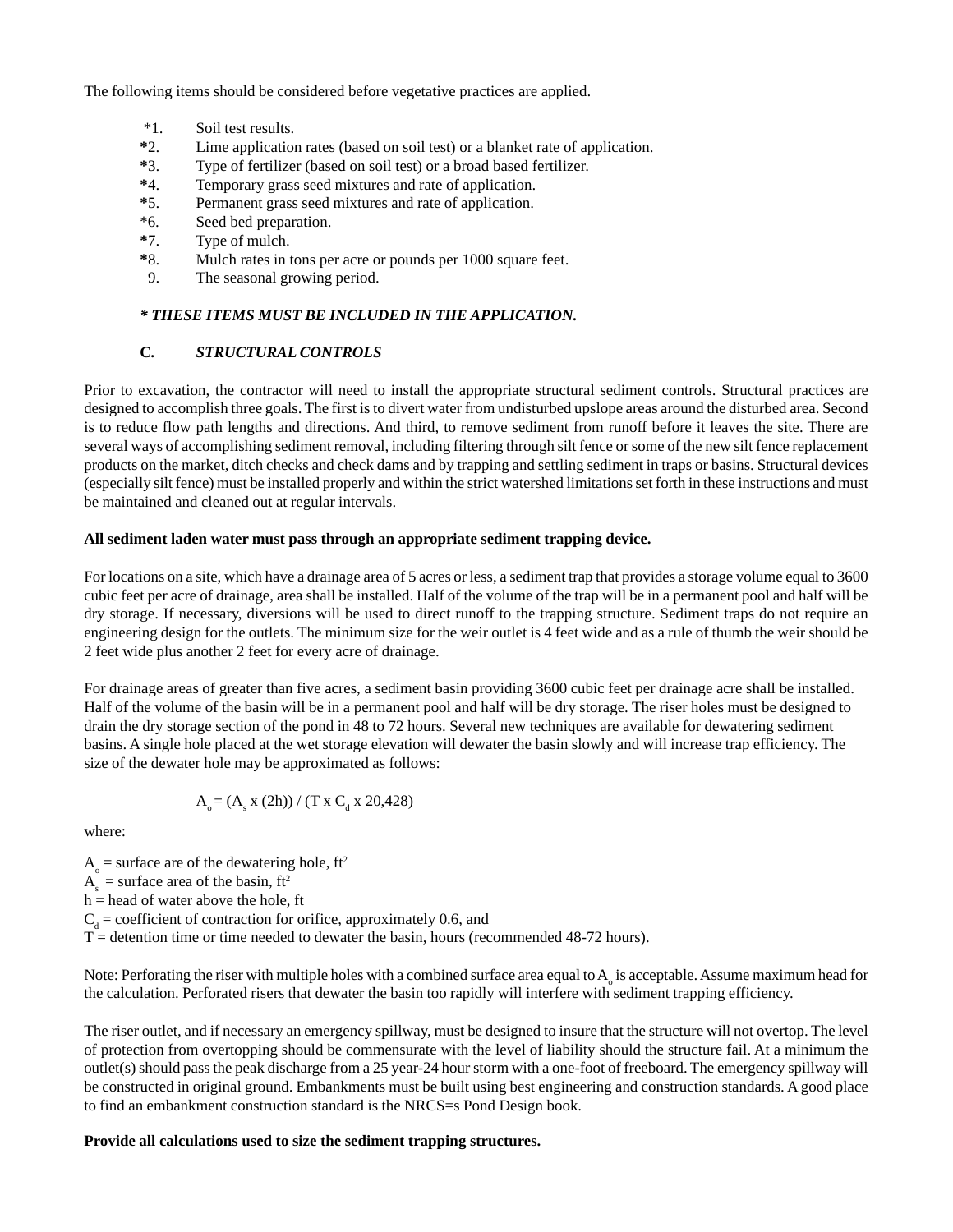For drainage locations served by a common drainage location where a detention structure providing 3600 cubic feet of storage is not attainable, silt fences, rock check dams, sediment traps, sediment traps in series or equivalent sediment controls are required for all side slopes and downslope boundaries of the construction area. Justification must be provided for use of any practice other than properly sized sediment basins or traps.

Temporary ditches, waterways, culverts etc. must be sized to handle the peak discharge for a 2 year/24-hour storm.

Hay bales will not be approved for sediment control.

Sediment trapping structures will be eliminated, and the area properly reclaimed and stabilized, when the structures are no longer needed (IE. when the entire contributing drainage area is completely stabilized), unless the structure is converted into a permanent storm water detention/retention structure. All trapped sediments will be disposed of in an upland area where there is no chance of entering nearby streams. Breaching the embankment to dewater the structure is not permitted. Dewatering and removal of the structure should not cause a violation of water quality standards. Provide a description of the procedures that will be used in removing these structures and the time frame.

**NOTE**: Silt fence must not be used in areas where concentrated flows can be expected or to control areas of greater that 1/4-acre per 100 feet of fence. It is also imperative that silt fence is installed on the contour, perpendicular to the flow of the water.

The following is a sample of some of the practices that can be utilized in the Storm Water Pollution Prevention Plan.

- 1. Silt fence
- 2. Check dams
- 3. Sediment basins/sediment traps
- 4. Diversions and waterways
- 5. Slope drains and earth dikes/berms
- 6. Inlet protection
- 7. Outlet protection
- 8. Temporary stream crossing
- 9. Ditch checks
- 10. Level spreader
- 11. Drop inlet sediment control
- 12. Subsurface drain
- 13. Rip-rap
- 14. Mulch
- 15. Temporary bypass channel/culverts
- 16. Land grading
- 17. Super silt fence
- 18. Any other applicable sediment control device

All devices must be cleaned out when sediment occupies half of the wet capacity of the structure. Access to the structure for cleanouts must be maintained.

Design and build fills so that runoff does not go down the face of the fill. Install berms, waterways, rock under drains, pipe slope drains or other methods to get the water off the fill and into sediment trapping structures without eroding the face. As the fill comes up, slope the top (or berm it) to direct water away from the slope and to a stable conveyance. Seed and mulch every 7 days or 15 feet of fill.

Pumped water from foundations, abutments, utility trenching, sediment basin/trap removal and other dewatering operations must be treated before entering a stream or waterway. There are several new products on the market that provide excellent sediment removal from pumped water.

#### **DO NOT REMOVE SEDIMENT CONTROLS UNTIL THE CONTRIBUTING DRAINAGE AREA IS STABILIZED.**

# **D***. PRESUMPTIVE CONDITIONS FOR DISHCARGES TO TIER 2.5 WATERS*

Projects discharging to Tier 2.5 waters will be deemed not to cause significant degradation if, in addition to the standard General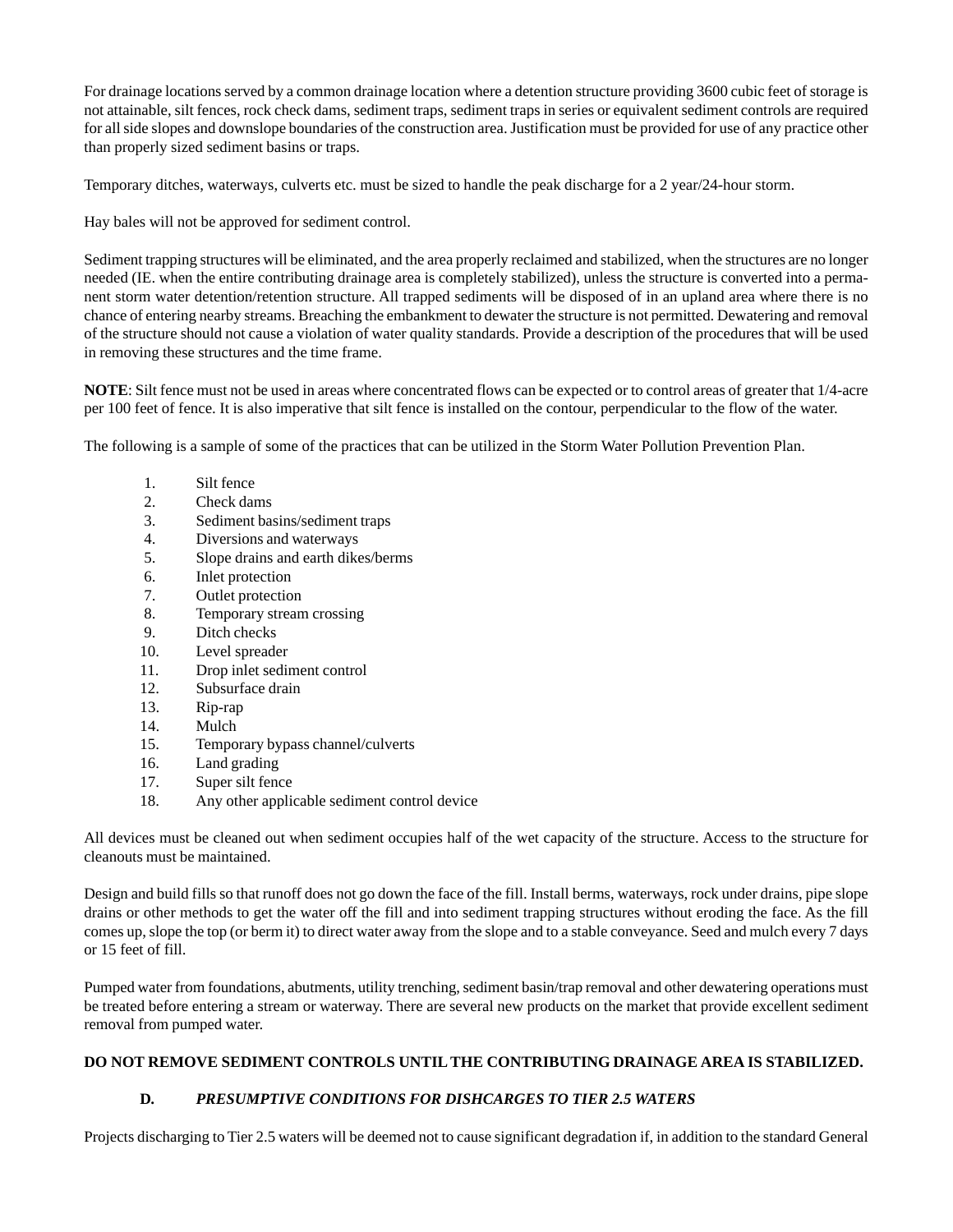Permit conditions, the following presumptive conditions are met. Projects that do not meet the presumptive conditions will be required to seek coverage under an individual permit. The plan must discuss in detail how each presumptive condition will be met. As of the date of permit issuance, a final list of Tier 2.5 waters has not been established and approved.

- 1. An undisturbed buffer zone shall be maintained between the construction activity and the stream of at least 100 feet. The location of the buffer zone must be delineated on the plans. Certain limited construction activities may be allowed within the buffer zone and considered consistent with these criteria, if it is demonstrated that such construction is necessary and unavoidable. Examples would include road construction necessary to access the site, installation of water quality protective measures that could not otherwise be constructed, or the construction of linear projects such as utility lines or highways, whose alignment cannot avoid the stream. In those circumstances, any buffer waiver would apply only to the area needed to construct that portion of the facility. Any temporary structures allowed within the buffer zone must be removed upon completion of construction and the area re-vegetated, preferably with native or non-invasive plants. A detailed description and justification must be provided for any activities proposed within the undisturbed buffer zone.
- 2. Permanent structural measures shall be provided to attenuate storm water runoff such that the pre-construction peak discharge rate is not exceeded for the 1 year, 24 hour storm. The storm water management plan shall also discuss BMP's to be implemented to reduce potential storm water pollutants from the site.
- 3. All disturbed areas shall be seeded and mulched immediately upon reaching final grade. In the event the construction activity stops for 2 weeks or more in an area, that area will be immediately seeded and mulched with a temporary vegetative cover.

# **E***. DISCHARGES TO IMPAIRED WATERS*

Sites discharging to impaired waters must demonstrate consistency with the approved Total Maximum Daily Load (TMDL) and applicable state law. Impaired waters are those that do not meet applicable water quality standards and are listed on the Clean Water Act Section 303(d) list. The current list of 303(d) waters and those with approved TMDL's is available on the DEP website or by request from this office. Pollutants of concern are those constituents for which the water body is listed as impaired. Discharges of pollutants of concern to impaired water bodies for which there is an approved total maximum daily load (TMDL) are not eligible for coverage under this permit unless they are consistent with the approved TMDL. Within six months of the TMDL approval, permittees must incorporate any limitations, conditions, or requirements applicable to their discharges necessary for compliance with the TMDL, including any monitoring or reporting required by DWR rules, into their storm water pollution prevention plan in order to be eligible for coverage under this general permit. In most cases, providing appropriate best management practices, as noted Items 15 and 18 of the instructions will fulfill those requirements.

Sites that discharge into a receiving water which has been listed on the Clean Water Act 303(d) list of impaired waters, and with discharges that contain the pollutant(s) for which the water body is impaired, must document in the SWPPP how the BMP's will control the discharge of the pollutant(s) of concern.

# **F***. ENDANGERED AND THREATENED SPECIES*

If the project will discharge to a stream where a Federally endangered or threatened species or its habitat are present, the applicant should contact the US Fish and Wildlife Service to insure that requirements of the Federal Endangered Species Act are met. A list of streams in West Virginia with the presence or possible presence of endangered/threatened species (Attachment A) is provided to assist applicants in determining when that issue should be considered.

# **G***. MAINTENANCE*

A detailed plan and schedule for maintenance of all permanent and temporary sediment control structures is required by the permit. A description of procedures to maintain in good and effective condition and promptly repair or restore all grade surfaces, walls, dams and structures, vegetation, erosion and sediment control measures and other protective devices must be identified on the site plan. At a minimum, procedures in the plan shall provide that all erosion controls on the site are inspected at least once every seven calendar days and within 24 hours after any storm event of greater than 0.5 inches of rain per 24 hour period.

# **16.** *SITE MAP OF FINAL STORM WATER*

Attach a site map that includes all permanent storm water management facilities. These structures include all ditches, pipes and culverts, ponds, basins and any other anticipated storm water management structure. Delineate and identify each watershed and sub-watershed influenced by the project. Label or identify structures. (See next section)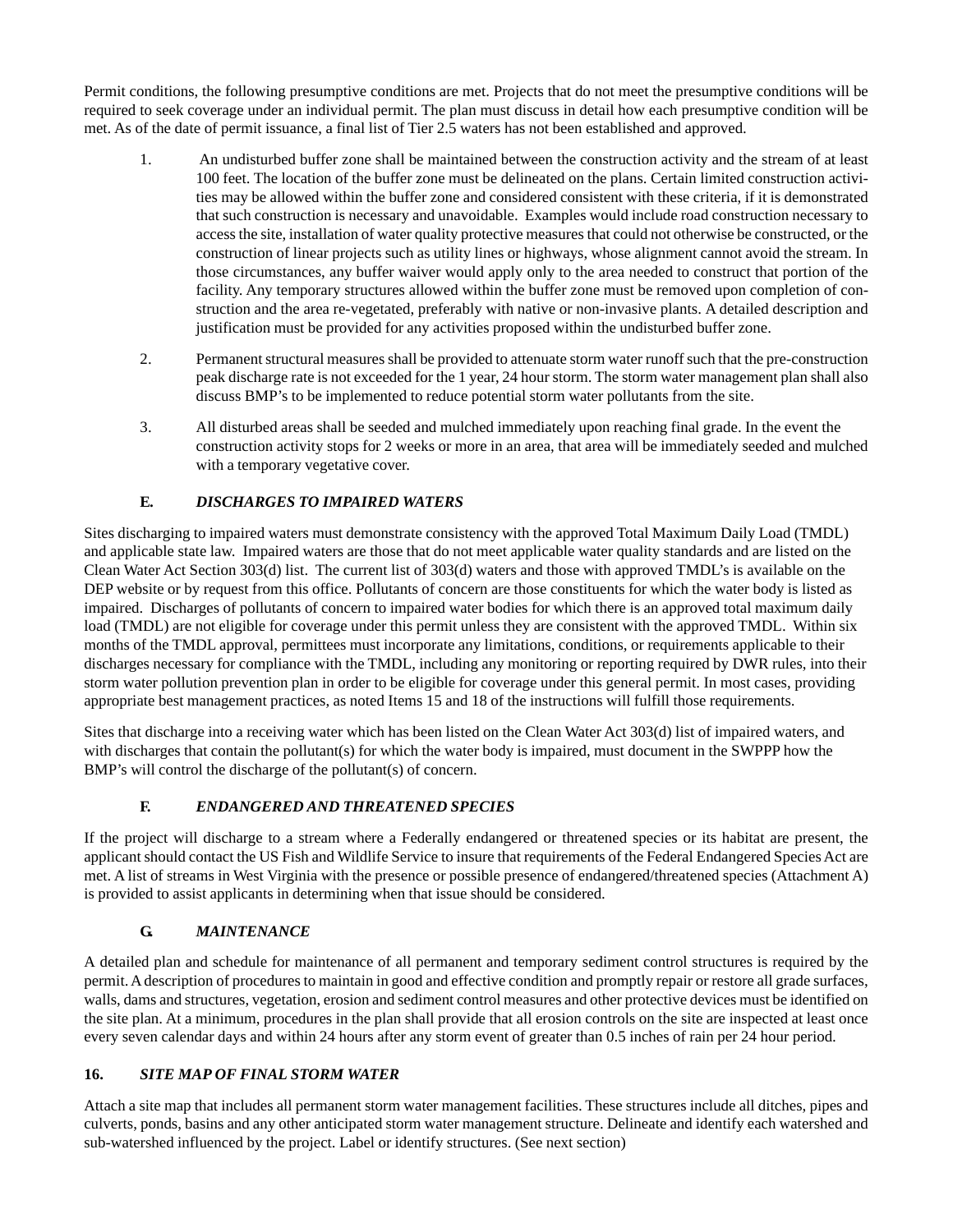#### **17.** *INCREASE IN IMPERVIOUS AREA*

Submit accurate measurements of the impervious area that will be created during the construction of the project. Impervious areas are rooftops, driveways, parking lots and walkways and similar areas that will impede or prevent rainfall from infiltrating into the ground. Residential subdivisions must consider the estimated impervious total at build out (homes constructed on all lots). Industrial or commercial subdivisions must also consider the estimated impervious surface at build out. If industrial or commercial lots are greater than 3 acres in size and are to be developed by separate entities, the applicant may elect to exclude that impervious area from consideration until the lots are permitted for final construction.

# *NEW IMPERVIOUS AREA AS A PERCENTAGE OF THE PROJECT AREA*

Submit the percentage of the impervious area created within the project area. This must be computed separately for each drainage area or discharge point from the site.

# *THE PRE AND POST DEVELOPMENT RCNs AND PEAK DISCHARGES*

The following information must be submitted as part of the SWPPP for the General Permit.

- 1. Pre-construction RCNs,
- 2. Post-construction RCNs,
- 3. Methodology and calculations,
- 4. Pre-construction peak discharge in cubic feet per second for a 1 year, 24-hour storm at each discharge point,
- 5. Post-construction peak discharge in cubic feet per second for a 1 year, 24-hour storm at each discharge point,
- 6. Area of new impervious area (including roofs and driveways for houses in subdivisions) in square feet or acres.
- 7. Percentage of new impervious area in watershed above the point(s) of discharge

## **18.** *NARRATIVE DESCRIPTION OF FINAL STORM WATER MANAGEMENT AND POLLUTION PREVENTION*

The applicant shall submit a description of measures that will be installed during construction to control storm water discharges after the project is completed. The completed project shall convey storm water runoff in a manner that will protect both the site and the receiving stream from post-construction erosion. All waterways and other runoff conveyance structures shall be permanently stabilized as appropriate for expected flows. In developing structural practices for storm water control, the operator shall consider the use of, but not limited to: infiltration of runoff onsite; flow attenuation by use of open vegetated swales and natural depressions; storm water retention structures and storm water detention structures. A combination of practices may be utilized**.** Low impact development technology is encouraged to minimize alteration of the pre-construction site hydrology. Velocity dissipation devices shall be placed at the outlet of all detention or retention structures and along the length of any outlet channel as necessary to provide a non-erosive velocity flow from the structure to a natural water course. Projects that increase the impervious surface on the project area by fifteen percent (15%) or more shall demonstrate that existing channel characteristics in the natural watercourse will not be altered by the storm water discharge. This provision may be complied with by:

A. Providing structural measures to attenuate the storm water runoff so that the pre-construction peak discharge rate is not exceeded; or

B. Providing a hydrologic and/or geomorphic assessment that demonstrates that the increased peak discharge rate can be accommodated by the receiving stream without altering the existing channel characteristics (increased bank erosion or channel instability).

Projects located in areas that have local government requirements and/or criteria for post construction storm water management may address Item A by meeting those requirements. If local storm water management criteria have not been established, the design shall address maintenance of pre-construction flows for the 1 year, 24-hour storm. Alternative design measures will be considered with technical justification provided by the applicant. All designs for this provision should consider reduction of both the frequency and duration of peak flow rates. Item B should be addressed by demonstration that the receiving natural channel can convey the developed condition 1 year, 24-hour storm within the channel banks and at a non-erosive velocity. A detailed assessment will not be required for Item B if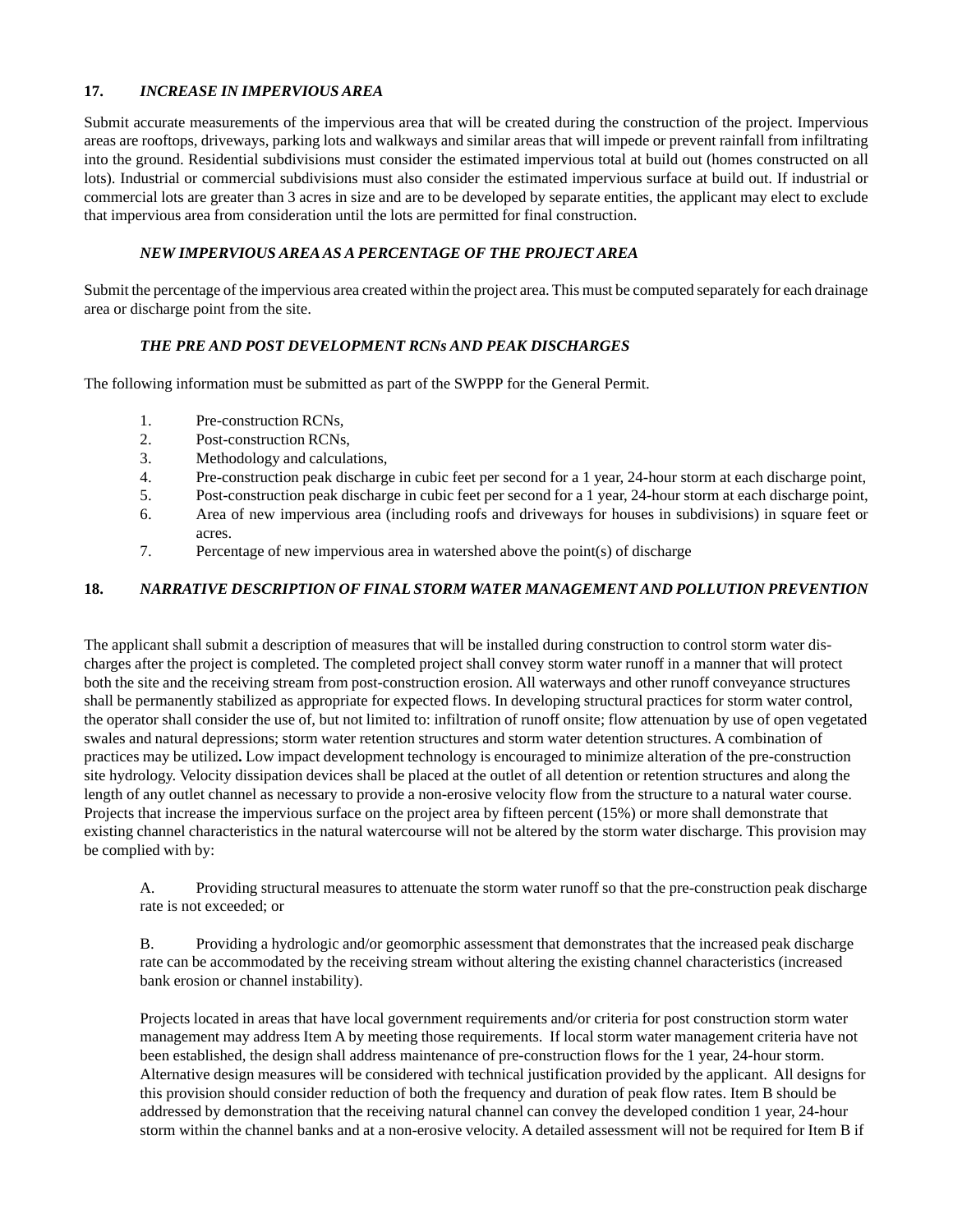the proposed discharge rate is one (1) percent or less of the expected flow rate for the receiving stream at the point of discharge (for the 1 year, 24 hour storm) or the project is less than (3) acres in size (unless required by local government).

Projects that are expected to significantly increase peak storm water discharge rates should also consider control of storm water discharges for flood protection purposes (out of bank flooding). Flood protection would be considered at a minimum as control of the post-construction peak discharge rate for a 10-year, 24-hour storm to the pre-construction peak discharge rate. However, the level of protection should be based on the hazard involved to downstream life and property. The permittee shall be required to meet any local government or other agency requirements for storm water management and provide verification thereof.

The applicant shall submit all calculations, watershed mapping, design drawings, and any other information necessary to explain the technical basis for the storm water management plan. Since development site conditions vary widely, plan preparers will have significant latitude in designing practices to comply with this provision of the permit. However, design procedures shall follow professionally accepted engineering and hydrologic methodologies. Permanent storm water management structures that will impound water (detention/retention basins or similar structures) shall be designed and certified by a Registered Professional Engineer. These structures shall also have a certified as-built drawing submitted with the Notice of Termination at the completion of the project. Permittees are only responsible for the installation and maintenance of storm water management facilities prior to final stabilization of the site and termination of General Permit coverage, however the entity responsible for post-construction maintenance shall be identified.

The following items are the minimum that must be considered in the storm water management:

- 1. Existing and proposed watersheds, delineated and labeled. Label and relate culverts, ditches, ponds, etc. to these watersheds.
- 2. Existing water flow paths.
- 3. Proposed water flow paths.
- 4. Permanent Storm Water Pollution Control Measures. These measures should be installed as soon as practical.
	- a. Permanent seeding specifications.
	- b. All waterways must be permanently stabilized: i.e. ditchline protection w/grass and/or a rolled erosion control blanket specifically designed for concentrated water flows and/or properly sized rip-rap. Specific engineering requirements are needed to insure that the waterway will remain stable and not erode.

Recommended waterway protection based on grade (the protection should based on an engineering study of the particular characteristics of the waterway, soils and chosen protection)

- 1. Less than 3% grassed
- 2. 3 8% grass with rolled erosion control blanket
- 3. Greater than 9% riprap or equivalent geotextile (must submit manufacturers specifications and calculated velocities) or manufactured concrete blocks.
- 5. Waterway design calculations. Peak discharges of the watershed and flow characteristics of each waterway must be calculated to insure proper capacity. Use labels from site map to identify each calculation.

#### **A 10 year, 24-hour storm should be used to calculate sizes of all permanent waterways and culverts.**

- 6. Outlet protection from a pond, waterway, diversion or a culvert must extend as a properly stabilized waterway to a natural stable waterway.
- 7. Pipe and culvert sizing and outlet protection. Use labels from site map to identify each calculation.
- 8. Storm water detention or retention structures design and calculations. Use labels from site map to identify each calculation.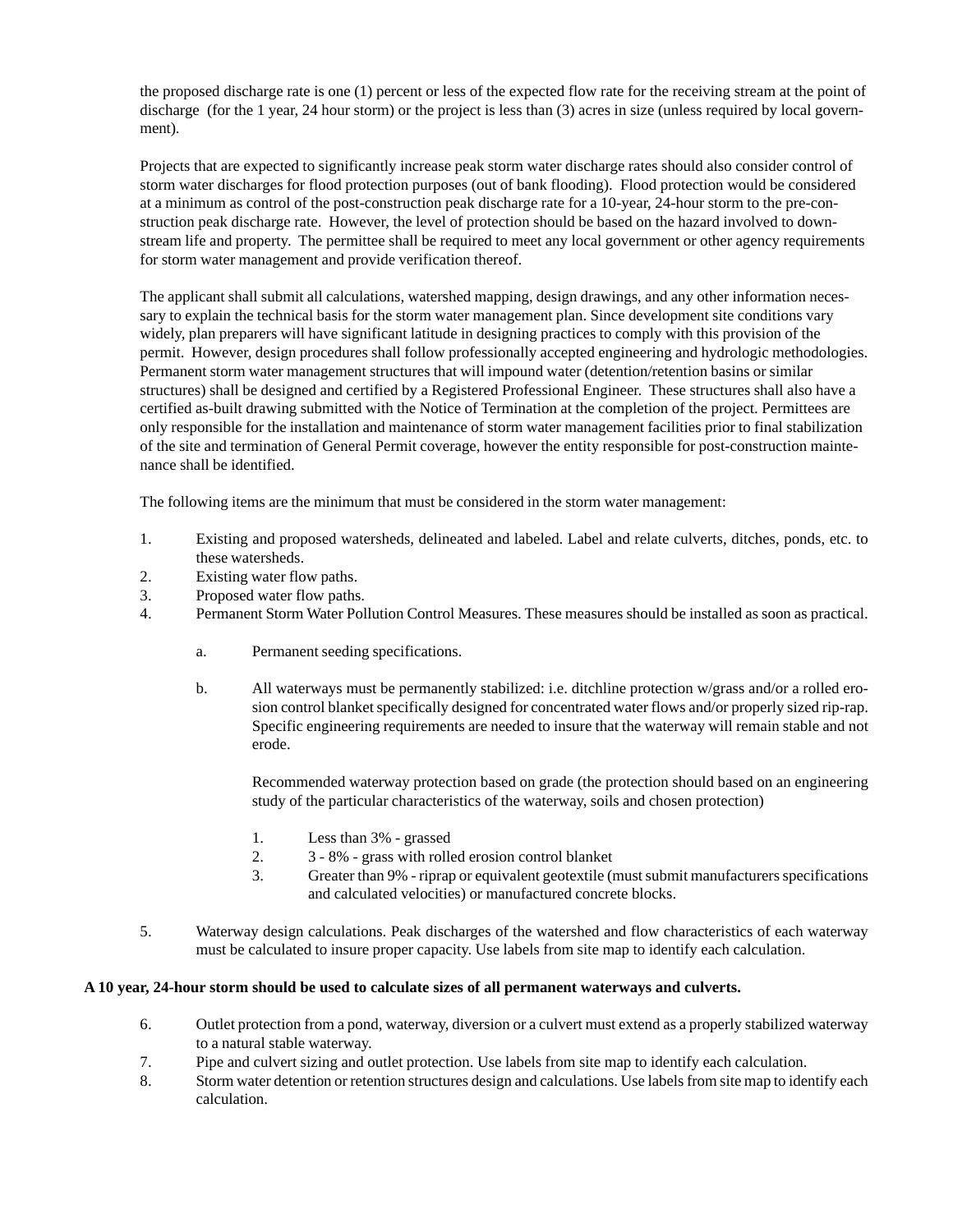Some resources available on the web are:

#### <http://www.cwp.org/>**Center For Watershed Protection**

<http://www.dec.state.ny.us/website/dow/swmanual/swmanual.html> **State of New York's Storm Water Management Handbook**

<http://www.mde.state.md.us/Programs/WaterPrograms/SedimentandStormwater/home/index.asp> **Maryland's Storm Water Program**

[http://www.mde.state.md.us/Programs/WaterPrograms/SedimentandStormwater/stormwater\\_design/index.asp](http://www.mde.state.md.us/Programs/WaterPrograms/SedimentandStormwater/stormwater_design/index.asp) **Maryland's Storm Water Management Manual**

<http://www.lowimpactdevelopment.org/mainhome.html> **Home page for Low Impact Development** <http://www.lid-stormwater.net/intro/background.htm> **Another LID site** <http://www.anr.state.vt.us/dec/waterq/stormwater.htm>**State of Vermont's Storm Water Program** <http://www.georgiastormwater.com/>**State of Georgia's Storm Water Manual**

[http://cfpub.epa.gov/npdes/home.cfm?program\\_id=6](http://cfpub.epa.gov/npdes/home.cfm?program_id=6) **EPA's Storm Water Web Site**

## **19.** *GROUNDWATER PROTECTION PLAN*

All establishments holding NPDES permits are required to develop and implement a Groundwater Protection Plan (GPP). A generic Groundwater Protection Plan for Construction is provided for guidance. Sites that will have permanent storm water management ponds or basins shall submit a GPP for review by the DWR Groundwater Section. Assistance with GPP's is available from the Groundwater Section at (304) 558-2108.

#### *OTHER CONSIDERATIONS TO BE ADDRESSED IN THE PLAN:*

- 1. Minimize in-stream construction.
- 2. Proper disposal of solid wastes.
- 3. Proper handling of hazardous waste.
- 4. Proper methods for disposal of excess cement.
- 5. Dust control.
- 6. Burning permit.
- 7. Permit for cement batch plants.
- \* 8. Are any local permits needed, i.e. subdivision, flood plain, storm water, etc.
	- 9. Will there be any stream work that would require a Public Lands Corporation Right-of Entry from the Real Estate Management Section of the Division of Natural Resources or a U.S. Army Corps of Engineers 404 permit?
- 10. Are there any wetlands? Wetland fills require a 404 permit from the Corps and 401 Water Quality Certifica tion from the Division of Water Resources.

\* Every county or municipality in the state has flood plain regulations. It is up to the developer to check with the local authorities (county commission, planning commission, etc.) to see if the planned construction is within the 100-year flood plain.